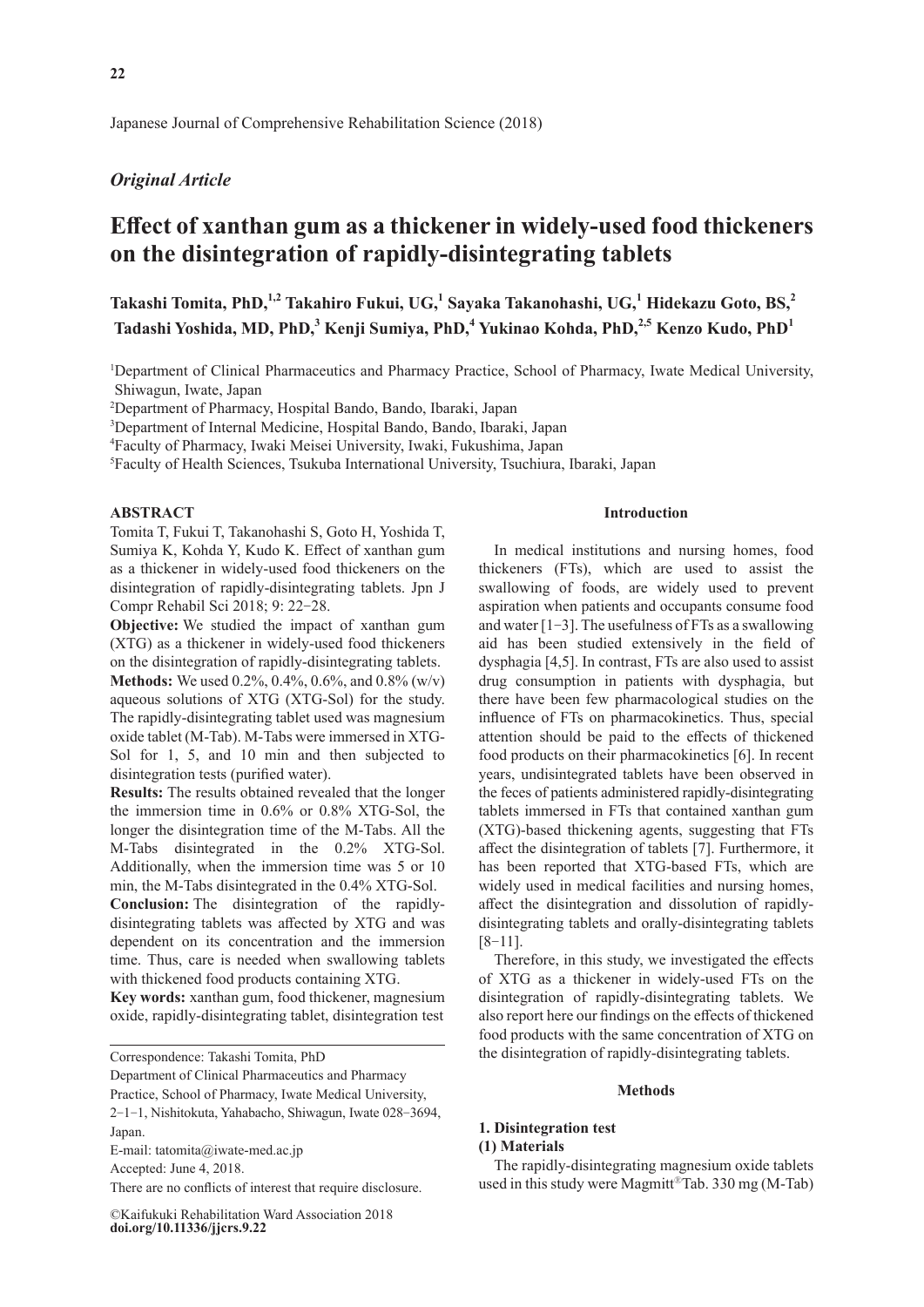made by Kyowa Chemical Industry Co., Ltd., Kagawa, Japan. Xanthan gum (XTG, MP Biomedicals, Inc-Wako Pure Chemical Industries, Ltd., Osaka, Japan), a food thickener, was used in the form of XTG solution (XTG-Sol). "Tsururinko Quickly" (TsuruQ, Clinico Co., Ltd., Tokyo, Japan) containing XTG was used as a thickened food product.

### **(2) Preparation of XTG solutions**

The XTG-Sol was prepared at concentrations that were broadly equivalent to "extremely thick", "moderately thick", and "mildly thick" based on the Japanese Dysphagia Diet 2013 by the JSDR dysphagia diet committee (JDD2013). That is, four concentrations of XTG-Sol  $(\%$ , w/v) were prepared: 0.2%, 0.4%, 0.6%, and 0.8%. XTG was completely dissolved in purified water warmed to approximately 50°C and returned to room temperature before use in the tests.

# **(3) Preparation of TsuruQ solution**

TsuruQ (approximately 30% XTG content) was manipulated during preparation such that the concentration of XTG  $(\% , w/v)$  was approximately equivalent to 0.2%, 0.4%, 0.6%, and 0.8%; that is, four concentrations of TsuruQ solution (TsuruQ-sol) (%, w/v) were prepared: 0.7%, 1.3%, 2.0%, and 2.7%. As in the case of XTG-Sol, TsuruQ was completely dissolved in purified water warmed to approximately 50°C and returned to room temperature before use in the tests.

#### **(4) Disintegration test**

The M-Tabs were immersed in XTG-Sol and Tsuru Q-sol at each concentration and were allowed to stand for 1 min, 5 min, and 10 min (each of the 18 M-Tabs was immersed for each duration). We then immediately removed the M-Tab and performed the disintegration tests in accordance with the method described in the Japanese Pharmacopoeia. Each M-Tab was subjected to the disintegration test (each of the 18 M-Tabs was subjected to the disintegration test for each immersion time). In the tests, we used a disintegration tester (NT-40H; Toyama Sangyo Co., Ltd., Osaka) and purified water (temperature,  $37\pm2\degree C$ ) as the test liquid, but did not use a disk. Using purified water as the test solution in the disintegration test as in the previous studies [8, 10,11], the reproducibility of the test was examined by comparing these results with those of the previous studies.

#### **2. Line Spread Test (LST) of XTG-Sol and TsuruQ-sol**

In accordance with JDD2013, we measured various concentrations of XTG-Sol and TsuruQ-sol by using a plastic measuring plate in an LST. Briefly, we injected XTG solution or XTG-Sol and TsuruQ-sol (20 mL) into a metal ring (30 mm diameter), lifted the ring after 30 s, and measured the distance (in mm) that the samples traveled after 60 s. The mean  $(n = 3)$  in six directions was defined as the LST value.

## **3. Swelling and disintegration of M-Tabs immersed in XTG-Sol and TsuruQ-sol**

M-Tabs were immersed and allowed to stand in the prepared concentrations of XTG-Sol and TsuruQ-sol. The states of swelling and disintegration of M-Tab were observed after 1 min, 5 min, and 10 min.

The swelling status of the M-Tabs after immersion, compared to that of non-immersed M-Tabs, was defined as follows: (i) M-Tabs without notable changes in the side surfaces of the tablets after immersion were classified as "not swollen"; (ii) M-Tabs with slight swelling and without any fissures on the side surfaces of the tablets were classified as "slightly swollen"; (iii) M-Tabs with swelling and fissures that did not reach the center of the side surfaces of the tablets were classified as "moderately swollen"; and (iv) M-Tabs with swelling and fissures reaching the center of the side surfaces of the tablets were classified as "completely swollen" (Figure 1).

The disintegration status of M-tabs after immersion, compared to that of non-immersed M-Tabs, was defined as follows: (i) M-Tabs without notable changes in the surface of the tablets after immersion were classified as "not disintegrated"; (ii) M-Tabs with slight fissures on the surface of the tablets were classified as "slightly disintegrated"; (iii) M-Tabs with fissures over the entire surface of the tablets were classified as "moderately disintegrated"; and (iv) M-Tabs completely disintegrated with the original surface of the tablets unrecognizable were classified as "completely disintegrated" (Figure 1).

#### **4. Statistical analysis**

The Kruskal-Wallis test was used to compare the LST values and the disintegration time of the M-Tabs between XTG-Sol and TsuruQ-sol. The test was performed by using IBM SPSS Statistics 25 (IBM Japan, Tokyo, Japan). *p*-values < 0.05 indicated statistical significance.

#### **Results**

#### **1. LST of XTG-Sol and TsuruQ-sol**

The (mean of the) LST values of XTG-Sol and TsuruQ-sol were as follows: (i) the LST values were 44.7-32.1 (Table 1), respectively, when the XTG-Sol concentration was in the range of  $0.2{\text -}0.8\%$  (%, w/v); and (ii) the LST values were 46.7-33.7 (Table 2), respectively, when the TsuruQ-sol concentration was in the range of  $0.7-2.7\%$  (%, w/v).

The LST values of 0.4% XTG-Sol (LST: 37.6), 0.6% XTG-Sol (LST: 34.3), and 0.8% XTG-Sol (LST: 32.1) fell under the "mildly thick", "moderately thick", and "extremely thick" categories, respectively, according to JDD2013. Likewise, those for 1.3% TsuruQ-sol (LST: 40.2), 2.0% TsuruQ-sol (LST: 37.8), and 2.7% TsuruQ-sol (LST: 33.7) fell under the "mildly thick", "moderately thick", and "extremely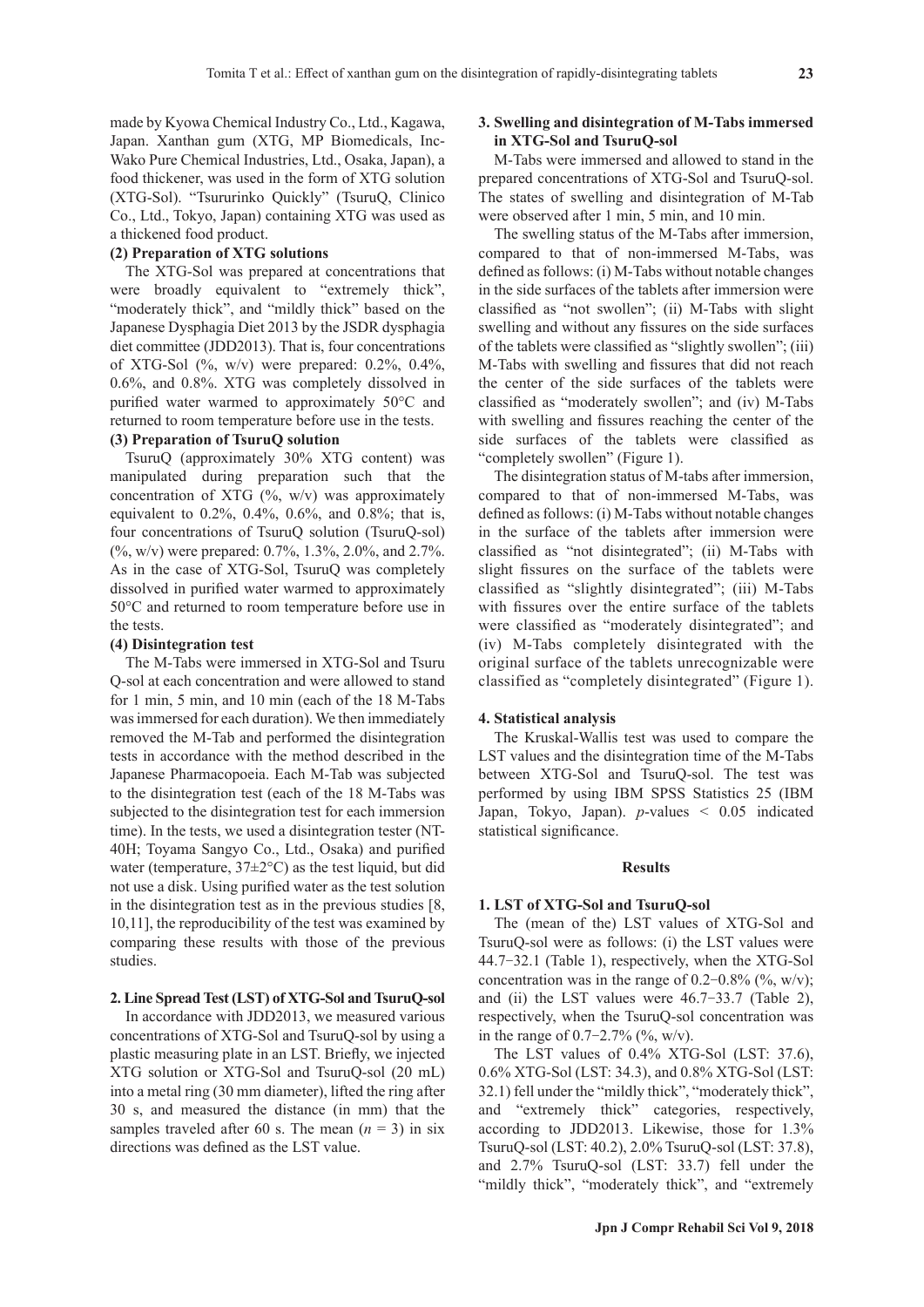

**Figure 1.** Swelling and disintegration status of rapidly-disintegrating magnesium oxide tablets.

thick" categories, respectively. On the other hand, those for 0.2% XTG-Sol (LST: 44.7) and 0.7% TsuruQ-sol (LST: 46.7) did not fall under the specified values (30-43).

The LST values of 0.4% XTG-Sol (LST: 37.6), 0.6% XTG-Sol (LST: 34.3), and 0.8% XTG-Sol (LST: 32.1) were significantly lower than that of 0.2% XTG-Sol (LST: 44.7) (Table 1). The LST values of 2.0% TsuruQ-sol (LST: 37.8) and 2.7% TsuruQ-sol (LST: 33.7) were significantly lower than that of 0.7% TsuruQ-sol (LST: 46.7) (Table 2). In addition, the LST values of 0.6% XTG-Sol (LST: 34.3) and 0.8% XTG-Sol (LST: 32.1) were significantly lower than that of 0.4% XTG-Sol (LST: 37.6) (Table 1). The LST value of 2.7% TsuruQ-sol (LST: 33.7) was significantly lower than that of 1.3% TsuruQ-sol (LST: 40.2) (Table 2).

## **2. Swelling and disintegration of M-Tabs immersed in XTG-Sol and TsuruQ-sol**

The M-Tabs immersed in 0.8% XTG-Sol (LST: 32.1) neither swelled nor disintegrated, regardless of the duration of immersion (Table 1). The M-Tabs immersed in 2.7% TsuruQ-sol (LST: 33.7) swelled slightly with an increase in immersion time but did not disintegrate (Table 2). By contrast, the M-Tabs immersed in 0.2% XTG-Sol (LST: 44.7) and 0.7% TsuruQ-sol (LST: 46.7) completely swelled and disintegrated during immersion, regardless of the immersion time (Table 1, Table 2). Thus, the higher the LST values of XTG-Sol and TsuruQ-sol, the higher the tendency of the immersed M-Tabs to swell and disintegrate.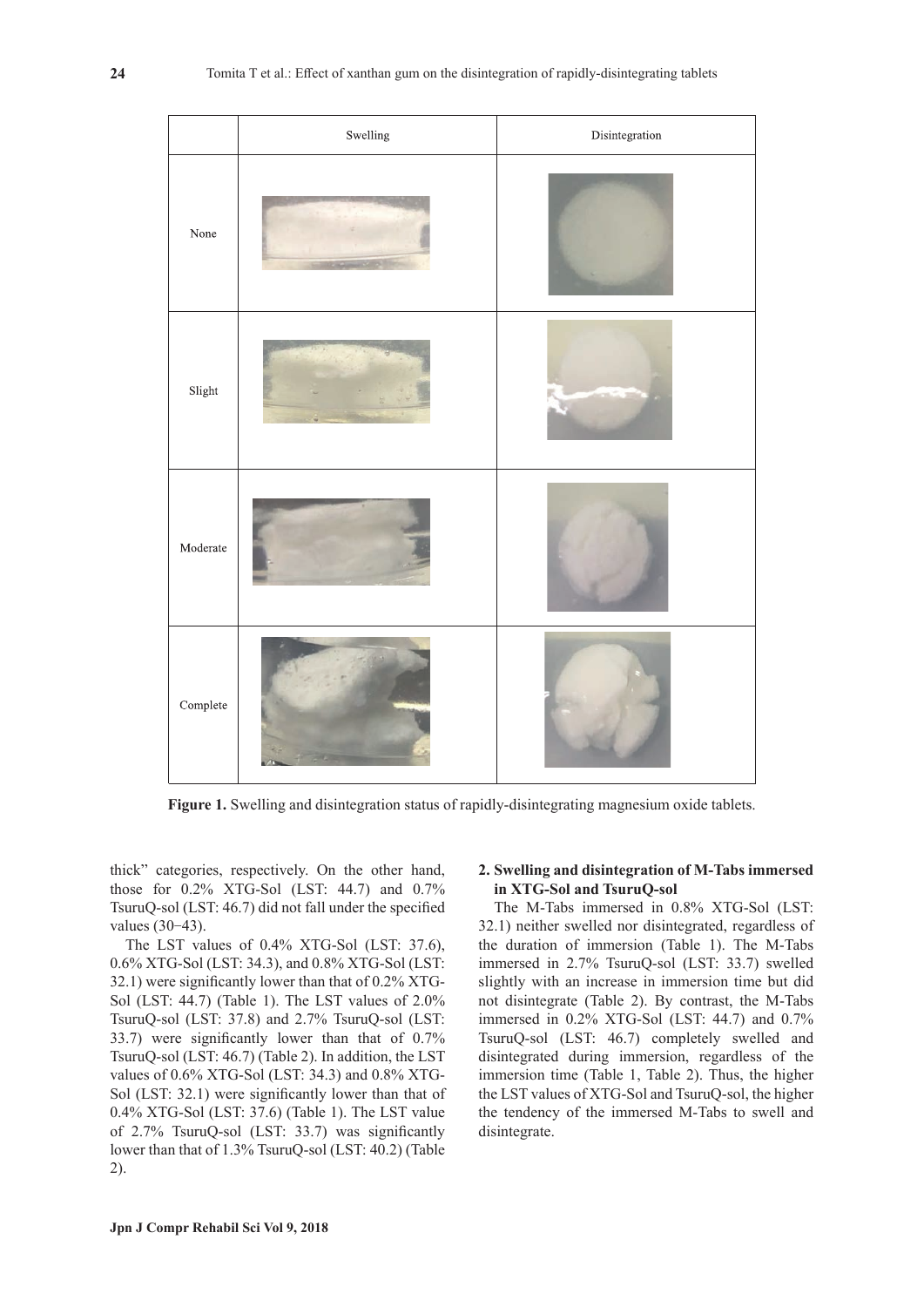| Xanthan gum<br>concentration<br>$(\% , w/v)$ | <b>LST</b><br>(mm, mean $\pm$ S.D.)<br>$(\text{times} = 3)$ | Immersion time | Swelling                              | Disintegration                                | Disintegration time (s) |             |
|----------------------------------------------|-------------------------------------------------------------|----------------|---------------------------------------|-----------------------------------------------|-------------------------|-------------|
|                                              |                                                             | (min)          | $(n = each 18$ tablets)               | Median<br>$(n = each 18$ tablets, times = 18) | Range                   |             |
|                                              |                                                             | no immersion   |                                       |                                               | 7                       | $7 - 7$     |
| 0.2                                          | $44.7 \pm 3.3$                                              |                |                                       | Complete: 18 tabs Complete: 18 tabs           |                         |             |
|                                              |                                                             | 5.             | Complete: 18 tabs Complete: 18 tabs   |                                               |                         |             |
|                                              |                                                             | 10             |                                       | Complete: 18 tabs Complete: 18 tabs           |                         |             |
| 0.4                                          | $37.6 \pm 2.8$ <sup>a</sup>                                 | 1              | None: 16 tabs<br>Slight: 2 tabs       | None: 18 tabs                                 | 159 <sup>d</sup>        | $80 - 265$  |
|                                              |                                                             | 5              | Moderate: 14 tabs<br>Slight: 4 tabs   | Slight: 13 tabs<br>Moderate: 4 tabs           |                         |             |
|                                              |                                                             | 10             | Complete: 15 tabs<br>Moderate: 3 tabs | Moderate: 15 tabs<br>Complete: 3 tabs         |                         |             |
| 0.6                                          | $34.3 \pm 2.1$ <sup>a, b</sup>                              | 1              | None: 18 tabs                         | None: 18 tabs                                 | 143 <sup>d</sup>        | $96 - 257$  |
|                                              |                                                             | 5              | Slight: 12 tabs<br>None: 6 tabs       | None: 18 tabs                                 | $440$ <sup>d, e</sup>   | $311 - 590$ |
|                                              |                                                             | 10             | Moderate: 13 tabs<br>Slight: 5 tabs   | None: 18 tabs                                 | 506 d, e, f             | $387 - 625$ |
| 0.8                                          | $32.1 \pm 2.3$ <sup>a, c</sup>                              | 1              | None: 18 tabs                         | None: 18 tabs                                 | 146 <sup>d</sup>        | $95 - 246$  |
|                                              |                                                             | 5              | None: 18 tabs                         | None: 18 tabs                                 | 517 <sup>d, e</sup>     | 286-766     |
|                                              |                                                             | 10             | None: 18 tabs                         | None: 18 tabs                                 | 536 <sup>d, e</sup>     | $351 - 818$ |

**Table 1.** Status of rapidly-disintegrating magnesium oxide tablets in xanthan gum solution.

Kruskal-Wallis test:  $^{a}p < 0.001$  vs 0.2 (%, w/v),  $^{b}p = 0.011$  vs 0.4 (%, w/v),  $^{c}p < 0.001$  vs 0.4 (%, w/v),  $^{d}p < 0.001$  vs non immersion,

 $p < 0.001$  vs 1 min immersion,  $p = 0.024$  vs 5 min immersion.

–: Not applicable

| Food thickener<br>concentration           | Xanthan gum              | <b>LST</b><br>concentration (mm, mean $\pm$ S.D.)<br>$(times = 3)$ | Immersion time | Swelling                              | Disintegration<br>Disintegration time (s) |                                               |             |
|-------------------------------------------|--------------------------|--------------------------------------------------------------------|----------------|---------------------------------------|-------------------------------------------|-----------------------------------------------|-------------|
| (30% xanthan gum content)<br>$(\% , w/v)$ | $(\%,{\rm w/v})$         |                                                                    | (min)          | $(n = each 18$ tablets)               |                                           | Median<br>$(n = each 18$ tablets, times = 18) | Range       |
| $\overline{\phantom{m}}$                  | $\overline{\phantom{m}}$ |                                                                    | no immersion   |                                       |                                           | $\tau$                                        | $7 - 7$     |
|                                           | 0.2                      | $46.7 \pm 7.4$                                                     |                |                                       | Complete: 18 tabs Complete: 18 tabs       |                                               |             |
| 0.7                                       |                          |                                                                    | 5              |                                       | Complete: 18 tabs Complete: 18 tabs       | $\overline{\phantom{m}}$                      |             |
|                                           |                          |                                                                    | 10             |                                       | Complete: 18 tabs Complete: 18 tabs       | $\overline{\phantom{0}}$                      |             |
|                                           |                          | $40.2 \pm 2.1$                                                     |                | Moderate: 12 tabs<br>Slight: 6 tabs   | None: 16 tabs<br>Slight: 2 tabs           | 290 <sup>d</sup>                              | $157 - 550$ |
| 1.3                                       | 0.4                      |                                                                    | 5              | Complete: 13 tabs<br>Moderate: 5 tabs | Moderate: 18 tabs                         |                                               |             |
|                                           |                          |                                                                    | 10             | Complete: 15 tabs<br>Moderate: 3 tabs | Moderate: 16 tabs<br>Complete: 2 tabs     |                                               |             |
|                                           | 0.6                      | $37.8 \pm 3.3$ <sup>a</sup>                                        |                | None: 16 tabs<br>Slight: 2 tabs       | None: 16 tabs<br>Slight: 2 tabs           | 233 <sup>d</sup>                              | $130 - 432$ |
| 2.0                                       |                          |                                                                    | 5              | Moderate: 13 tabs<br>Slight: 5 tabs   | None: 16 tabs<br>Slight: 2 tabs           | $576$ <sup>d, e</sup>                         | 348-738     |
|                                           |                          |                                                                    | 10             | Moderate: 18 tabs                     | None: 15 tabs<br>Slight: 3 tabs           | $563$ d, e                                    | $390 - 795$ |
|                                           | 0.8                      | $33.7 \pm 3.2$ <sup>b, c</sup>                                     |                | None: 18 tabs                         | None: 18 tabs                             | 283 <sup>d</sup>                              | $140 - 541$ |
| 2.7                                       |                          |                                                                    | 5              | Slight: 16 tabs<br>None: 2 tabs       | None: 17 tabs<br>Slight: 1 tab            | $605$ <sup>d, e</sup>                         | 453-989     |
|                                           |                          |                                                                    | 10             | Slight: 15 tabs<br>None: 3 tabs       | None: 17 tabs<br>Slight: 1 tab            | $682$ <sup>d, e</sup>                         | 399-872     |

**Table 2.** Status of rapidly-disintegrating magnesium oxide tablets in thickened food products.

Kruskal-Wallis test:  ${}^{\text{a}}p = 0.03$  vs  $0.7$  (%, w/v),  ${}^{\text{b}}p < 0.001$  vs  $0.7$  (%, w/v),  ${}^{\text{c}}p < 0.001$  vs  $1.3$  (%, w/v),  ${}^{\text{d}}p < 0.001$  vs non immersion,  ${}^{\text{c}}p < 0.001$  vs  $1$  min immersion.

–: Not applicable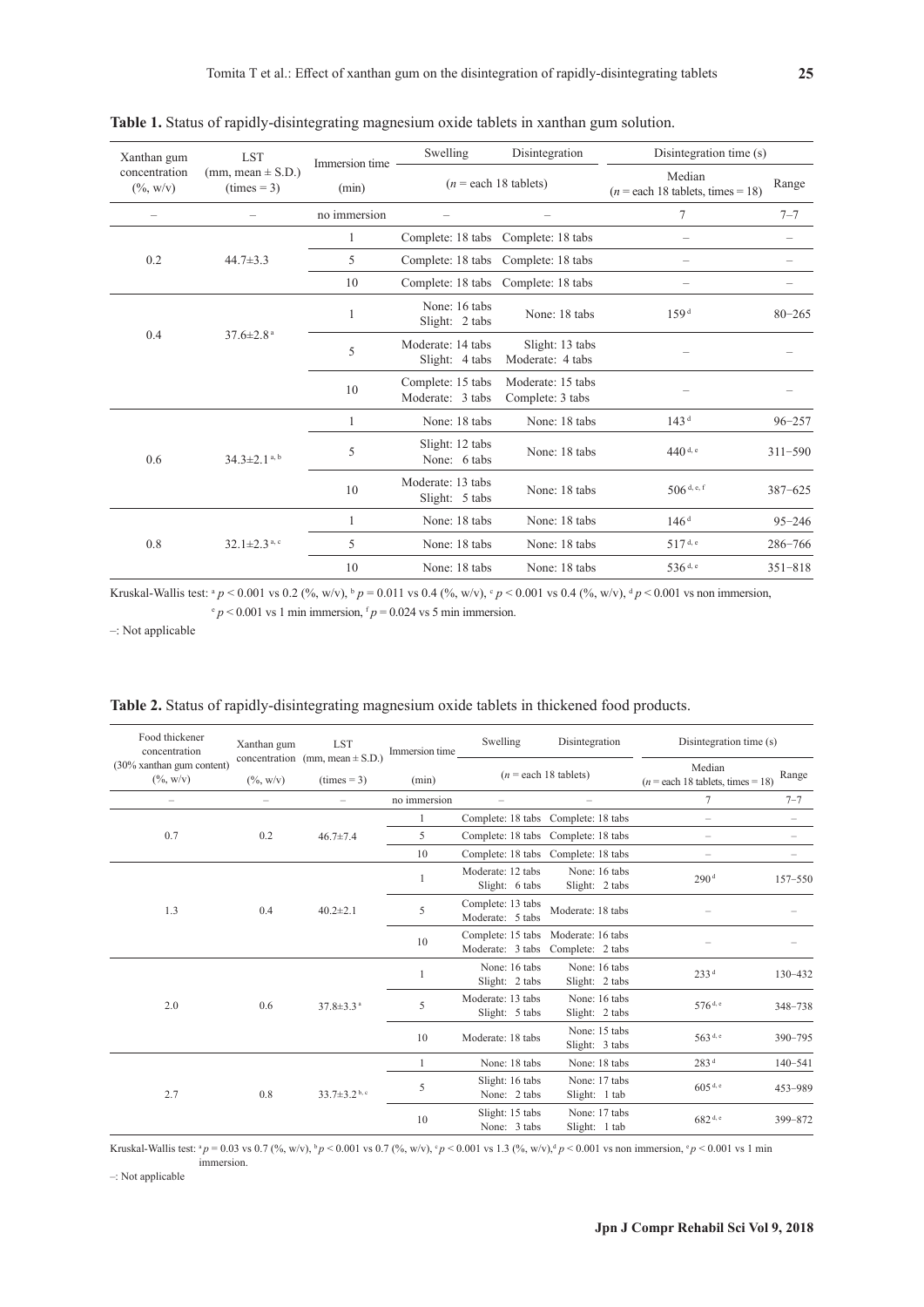## **3. Disintegration test of M-Tabs immersed in XTG-Sol and TsuruQ-sol**

The (median of the) disintegration time of the M-Tabs, which were immersed in 0.8% XTG-Sol (LST: 32.1), increased to 146, 517, and 536 s as the immersion time increased to 1, 5, and 10 min. The (median of the) disintegration time of the M-Tabs, which were immersed in 2.7% TsuruQ-sol (LST: 33.7), increased to 283, 605, and 682 s as the immersion time increased to 1, 5, and 10 min.

Likewise, the (median of the) disintegration time of the M-Tabs, which were immersed in 0.6% XTG-Sol (LST: 34.3), increased to 143, 440, and 506 s as the immersion time increased to 1, 5, and 10 min (Table 1). The (median of the) disintegration time of the M-Tabs, which were immersed in 2.0% TsuruQ-sol (LST: 37.8), increased to 233, 576, and 563 s as the immersion time increased to 1, 5, and 10 min (Table 2).

Thus, it was observed that, in the case of XTG-Sol and TsuruQ-sol with lower LST values, the longer the immersion time, the longer the disintegration time of the M-Tabs.

When the M-Tabs were immersed in 0.2% XTG-Sol (LST: 44.7) or 0.7% TsuruQ-sol (LST: 46.7), all the M-Tabs in the 0.2% XTG-Sol disintegrated regardless of the immersion time. Thus, the 0.2% XTG-Sol was not used in the disintegration test. Likewise, when the M-Tabs were immersed in 0.4% XTG-Sol (LST: 37.6) or 1.3% TsuruQ-sol (LST: 40.2) for 5 or 10 min, all the M-Tabs disintegrated regardless of the immersion time. Thus, the 0.4% XTG-Sol (LST: 37.6) and 1.3% TsuruQ-sol (LST: 40.2) were not used in the disintegration test (Tables 1 and 2).

Of the M-Tabs immersed in XTG-Sol or TsuruQsol, the disintegration time of those used in the disintegration test was significantly longer than that of the non-immersed M-Tabs. In addition, the disintegration time of the M-Tabs immersed in 0.6% XTG-Sol (LST: 34.3), 0.8% XTG-Sol (LST: 32.1), 2.0% TsuruQ-sol (LST: 37.8), or 2.7% TsuruQ-sol (LST: 33.7) for 5 or 10 min was significantly longer than that of those immersed in any of the solutions for 1 min. The disintegration time of the M-Tabs immersed in 0.6% XTG-Sol (LST: 34.3) for 10 min was significantly longer than that of those immersed for 5 min (Tables 1 and 2).

#### **Discussion**

FTs are classified as starch types (first generation), guar gum types (second generation), and XTG types (third generation), depending on the thickening agent they contain [4, 5]. The label information on the thickening agents describes them in terms of sauces or dressings with a similar viscosity (e.g., "mayonnaiselike", "French dressing-like", etc.). Because their viscosity after preparation varies depending on the type and amount of thickening agent contained in each product, viscosity comparisons between FTs are difficult. Currently, the Japanese Society of Dysphagia Rehabilitation proposes the use of an LST value correlated with viscosity [12] to standardize the degree of thickening, with the intention of evaluating and adjusting the viscosity between FTs. LST values in the range of 36-43 are classified as "mildly thick" (level 1), those in the range of 32-36 are classified as "moderately thick" (level 2), and those in the range of 30-32 are classified as "extremely thick" (level 3).

This study examined the disintegration properties of M-Tabs immersed in XTG-Sol with different concentrations using an objective measure (i.e., LST value). The results showed that none of the M-Tabs disintegrated in XTG-Sol with lower LST values. On the other hand, the M-Tabs showed disintegration in XTG-Sol with higher LST values. In XTG-Sol with higher viscosity (i.e., lower LST values), XTG forms a mild three-dimensional network structure. In contrast, in XTG-Sol with lower viscosity (i.e., higher LST values), XTG cannot maintain such a structure, leading to the dehydration of the polymer matrix in the XTG-Sol. This may be the reason why the M-Tabs immersed in XTG-Sol with lower viscosity absorb a moderate amount of liquid. The results also showed that the M-Tabs disintegrated in the XTG solution used as FT, and that the disintegration time of the M-Tabs immersed in the XTG-Sol was significantly longer than that of the non-immersed M-Tabs. Thirdgeneration FTs, which contain XTG, are currently used widely in medical institutions and nursing homes, with many products available on the market. In this research, we confirmed that the disintegration time of M-Tabs was prolonged even in aqueous solutions of XTG, which is commonly added to FTs as a thickening agent; therefore, it is suggested that all XTG-based FTs currently on the market may affect the disintegration of rapidly-disintegrating tablets.

The reproducibility of the disintegration test was examined by comparing the results of this study with those of a previous study [8]. A disintegration test was not performed in the previous study because the M-Tabs were immersed in TsuruQ-sol in vitro for 30 min and then the solution was stirred with a glass rod to examine the disintegration status of the M-Tabs. Thus, the current study examined the reproducibility of the test by evaluating the disintegration status of the M-Tabs in TsuruQ-sol and their disintegration time in TsuruQ-sol separately.

As observed in this study, the M-Tabs in the previous study were not subjected to the disintegration test because they disintegrated in mildly thick TsuruQ-sol. Since the disintegration status of the M-Tabs in moderately or extremely thick TsuruQ-sol in this study was equivalent to that in the previous study, M-Tabs after the immersion were used in the disintegration test. Therefore, the reproducibility of the disintegration status of M-Tabs in TsuruQ-sol seems to be sufficient.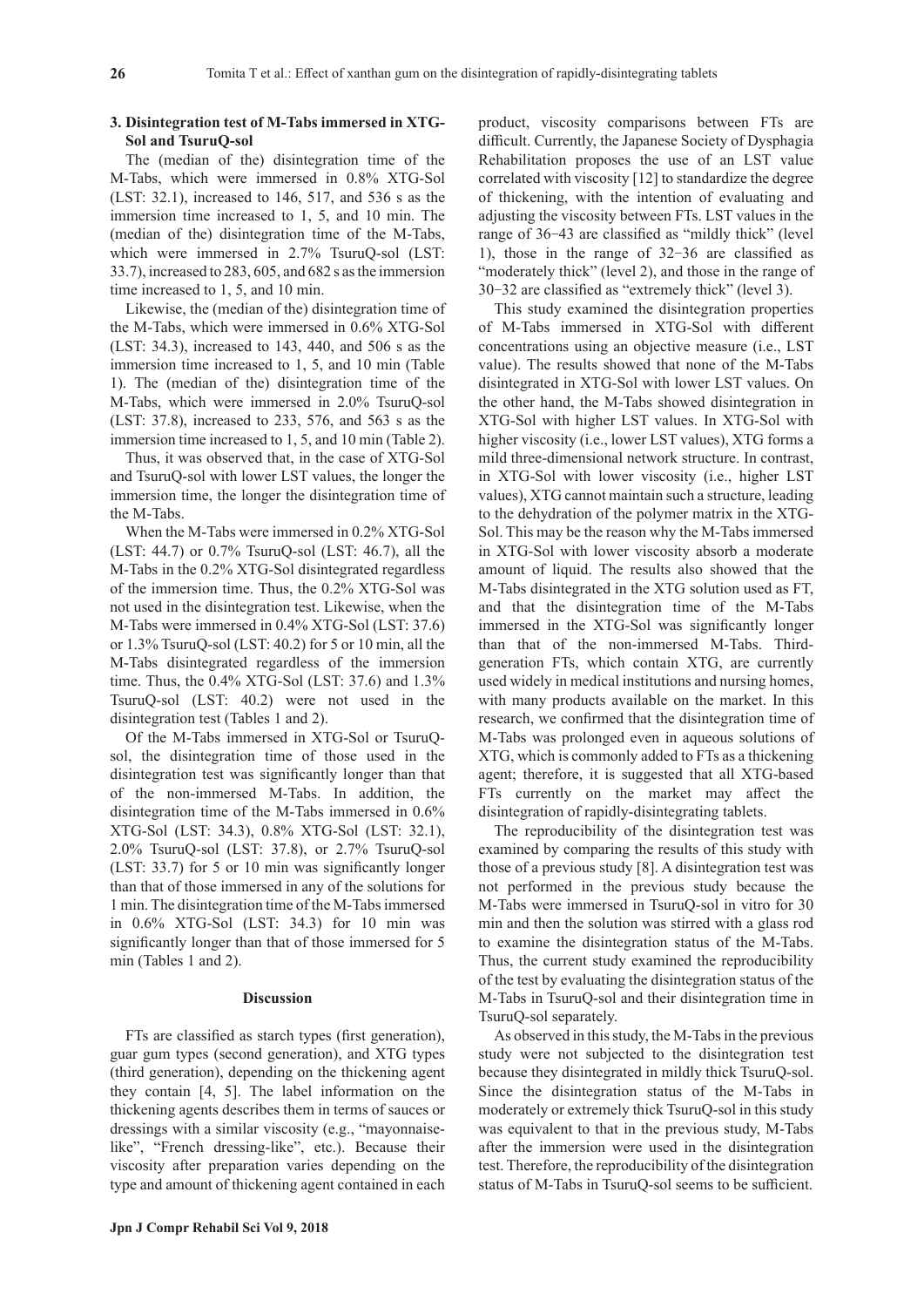In this study, the normality of the distribution of the disintegration time of M-Tabs in TsuruQ-sol with higher viscosity was not rejected while that in TsuruQsol with moderate viscosity was rejected. This suggests that the state of the M-Tabs in moderately thick TsuruQ-sol is not always uniform because the viscosity and immersion time of M-Tabs are more likely to be affected by moderately thick TsuruQ-sol than by extremely thick TsuruQ-sol. In addition, the disintegration time of multiple M-Tabs in extremely thick TsuruQ-sol, of which the normality of the distribution was not rejected, was significantly shorter than the median disintegration time and was outside the 95% confidence interval (data not shown).

Thus, the disintegration status of the M-Tabs in TsuruQ-sol was observed with high reproducibility, while the disintegration time was not. The significant results of the Kruskal-Wallis test of the longer disintegration time suggested that high variation in the disintegration time of the M-Tabs was largely due to the viscosity and the immersion time in TsuruQ-sol.

As in previous studies [8,10,11], the disintegration time of the M-Tabs was significantly longer in the case of (i) immersion in TsuruQ-sol with lower LST values; and (ii) longer immersion in TsuruQ-sol than otherwise. Likewise, the disintegration time of the M-Tabs was significantly longer in the case of (i) immersion in XTG-Sol with lower LST values; and (ii) longer immersion in XTG-Sol than otherwise. Generally, for tablets to disintegrate, it is most important that water penetrates into the tablets; the disintegrant added to the tablets absorbs the water that has entered the tablet and causes the tablet to disintegrate. Although the exact mechanism that prolonged the time of disintegration of M-Tabs immersed in XTG-Sol and TsuruQ-sol is unclear, because XTG is a thickening agent and has a high viscosity, lower LST values resulted in more XTG coverage on the outside of the tablet, which reduced the penetration of purified water into the tablet and extended the disintegration time.

When the LST values of TsuruQ-sol and XTG-Sol prepared with equivalent concentrations of XTG were compared, the LST values of TsuruQ-sol were 1.04- 1.10 times higher than those of XTG-Sol; therefore, we predicted that the disintegration time of M-Tabs immersed in TsuruQ-sol would be shorter than that of M-Tabs immersed in XTG-Sol at equivalent XTG concentrations. However, we found that the disintegration time of M-Tabs immersed in TsuruQ-sol was 1.11-1.94 times longer than that of M-Tabs immersed in XTG-Sol at equivalent XTG concentrations. The influence of low-viscosity dextrin, which is an additive in TsuruQ, was suggested as a possible cause. For TsuruQ-sol, because the lowviscosity dextrin covers the surface of M-Tabs in addition to the thickening agent XTG, it is conceivable that the speed of penetration of water into the tablet was decreased relative to the XTG-Sol which does not contain dextrin. We considered the possibility that a decrease in the speed of penetration of water into the tablet thereby prolonged the disintegration time of M-Tabs. Furthermore, at the shortest immersion time (1 min), the disintegration time of M-Tabs immersed in TsuruQ-sol was 1.63-1.94 times longer than that of XTG-Sol. Therefore, in FTs that contain viscositymodifying additives other than XTG, the speed of penetration of water into the tablet is reduced proportionately more over short immersion times, which suggests the possibility that even low-viscosity additives can affect the disintegration of M-Tabs. These results elucidated the need to consider the viscosity of additives other than XTG when using FTs to take drugs.

The results showed that the longer the 0.6% XTG-Sol (LST: 34.3) immersion time, the higher the swelling and disintegration time of the M-Tabs. When tablets are immersed in and swell in water, the viscous XTG-Sol simultaneously penetrates them. Subsequently, not only the viscosity at the surface but also that inside the tablets seems to increase. The larger the swelling of the tablets, the greater the extent of XTG-Sol penetration into the tablets. Thus, a consistent viscosity may be given extensively inside the tablets, making disintegration difficult and the disintegration time longer.

In the case of 0.6% and 0.8% XTG-Sol and 2.0% and 2.7% Tsuru Q-sol, there was no significant difference in the disintegration time of the M-Tabs between the 5 min and 10 min immersion. However, the results showed that the longer the immersion time, the longer the disintegration time. In addition, the disintegration time of the M-Tabs immersed for 5 or 10 min was significantly longer than that of those immersed for 1 min. On the other hand, the comparison of the disintegration time of M-Tabs in 0.6%, 0.8% XTG-Sol or 2.0%, 2.7% TsuruQ-sol for the same immersion time showed a tendency that the higher the concentration of the solutions, the longer the disintegration time. However, this was not statistically significant. These results suggest that the immersion time of the M-Tabs is a factor that more crucially affects the disintegration time of the M-Tabs in XTG-Sol or TsuruQ-sol, than the concentration of the solutions. There are cases in which patients with dysphagia with worsening symptoms swallow M-Tabs with a higher concentration of TsuruQ-sol. In such cases, according to the results, a shorter immersion time can reduce the concentration-related increase in the disintegration time of the M-Tabs.

We have also examined the effects of thickened food products on tablets other than M-Tabs and found that they increase the disintegration time of orally disintegrating tablets [10]. Thus, it is important to use appropriate thickened foods with a low risk of issues related to the disintegration and dissolution of tablets.